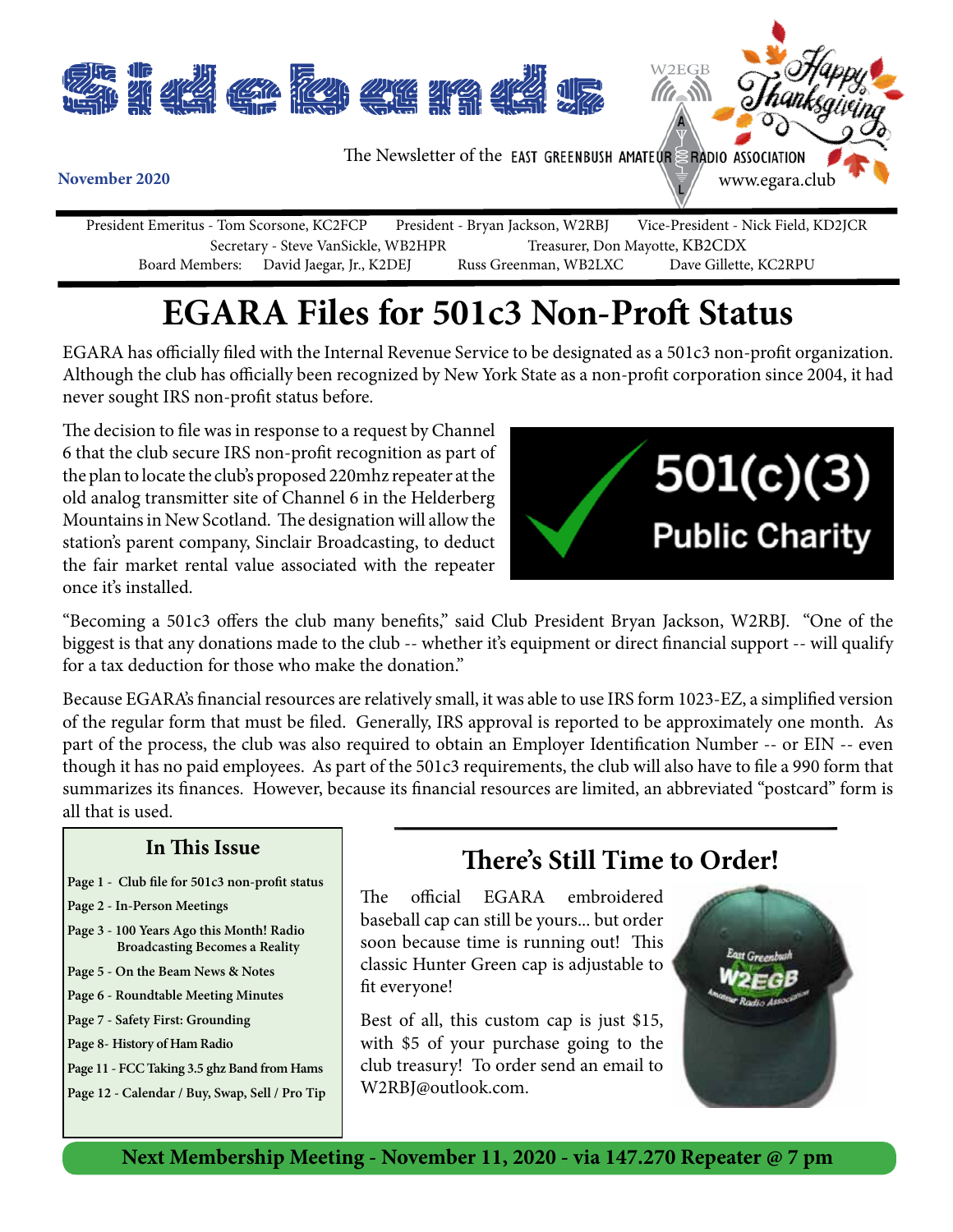### *Please Support Our EGARA 2021 Hamfest Sponsors*



## **When Will In-Person Meetings Happen Again?**

The question is one that everyone wants to know: when does the club expect to return to holding in-person monthly meetings? The answer is -- hopefully in January. The club's last meeting was in February, after which they were suspended as a safeguard because of the current coronaviirus pandemic.

Club officials have been in regular contact with leaders of the East Greenbush Masonic Lodge to ask when the building will be re-opened to meetings. Through the end of this year, the lodge has rented the building's first floor to a private retail concern. However, it's expected the space will be available after the New Year.

Of course, in-person meetings will still be subject to any local or state safety mandates that may be in place because of the pandemic, including limits on the size of group meetings. Some club members may also choose not to attend for personal health reasons.

When in-person meetings resume, several health and safety measures will be put in place. These will include mandatory face masks, temperature checks for fever, and social distancing while in the building. In addition, seating will be set up at least six feet apart. The club has secured Personal Protection Equipment (PPE) that includes face masks and hand sanitizer.

"The safety of our members is our top priority," said EGARA Board member Russ Greenman, WB2LXC. "We will follow all of the required precautions to ensure everyone's health and safety to the best of our ability."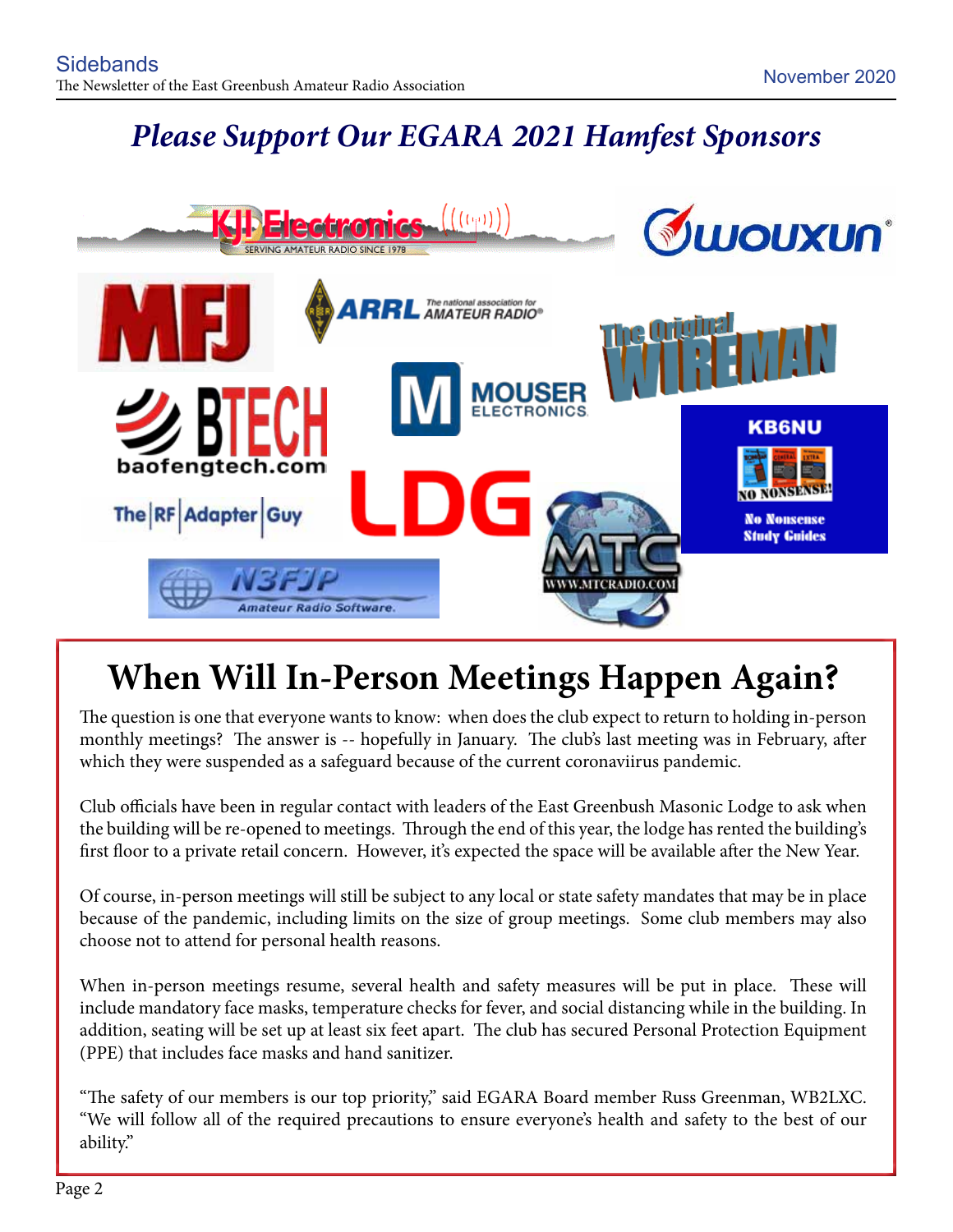# Radio Broadcasting Becomes a Reality: Nov. 2, 1920 **Here's how KDKA became the medium's standard bearer 100 years ago**

By James E. O'Neal

Prior to the advent of radio broadcasting, this was a common scene in U.S. cities and towns, with citizens flocking to newspaper offices for updates on breaking news events. The crowd in this early-1920s photo (right) is following baseball's World Series event via scores posed on a second-floor chalkboard by a Texarkana, Arkansas/Texas daily. (Nearly a decade would pass before the city got its first radio station, KCMC.)"

By the end of the 20th century's second decade, three key elements were in place to fuel radio broadcasting: resonant circuitry, a practical means for generating a carrier wave, and methodology for impressing speech and music on that carrier. These waited only for someone to combine them in an effective way.



A number of individuals — most notably Reginald Fessenden, Lee de Forest and Charles Herrold — had made varying attempts at broadcasting. But none took root.

There was little effort to stimulate interest among the public. Early transmissions of speech and music were directed to radio amateurs. There also was little or no notification of how to "listen in." Nor were there regular operating schedules, nor readily available receivers for the general public. Radio sets were marketed to commercial enterprises, the military and radio amateurs.

U.S. involvement in "the Great War" further put the brakes on broadcasting, with a government edict mandating the dismantling of virtually all privately owned radio stations and apparatus in an effort to thwart possible enemy espionage involving radio.

But the war also indirectly advanced radio broadcasting. The government lifted patent restrictions on various communication technologies including the vacuum tube, which allowed multiple companies to manufacture radio gear for the U.S. Army Signal Corps. Also, large numbers of young men received Signal Corps training in radio, providing a talent pool that would help fuel broadcasting's launch.

#### **Westinghouse and Conrad**

With the end of the war in late 1918 and a "reconversion" to a pre-war way of life, there was another key development in the road to broadcasting, an unintentional one involving a Westinghouse Electric and Manufacturing Co. self-taught radio engineer and a farsighted senior official at that company.

Westinghouse had been producing radio gear for the U.S. military; with the armistice, this foray into a new field and its lucrative revenue stream abruptly ended. The company still desired to retain a footprint in the radio sector, and started exploring another frontier that was opening up: international radio communications. This stemmed from the government's decision not to allow foreign corporations such as Marconi to exert a virtual monopoly in this area of radio, as had been the case before the war. While that chapter in radio history is too involved to relate in detail here, it resulted in the creation of the Radio Corporation of America.

RCA, along with General Electric, a large player in radio communications, wound up controlling most of the valuable radio patents. Westinghouse also attempted to enter into international radio communications, joining with the International Radio Telegraph Co., successor to Reginald Fessenden's National Electric Signaling Company, in an attempt to secure a place in this field. The initiative failed due to postwar agreements in place by others including Marconi, Telefunken, and RCA, the new kid on the block. This failure, coupled with the end of lucrative wartime contracts for tubes and radio apparatus, appeared to close the doors on Westinghouse's future in radio. - continued on page 4 -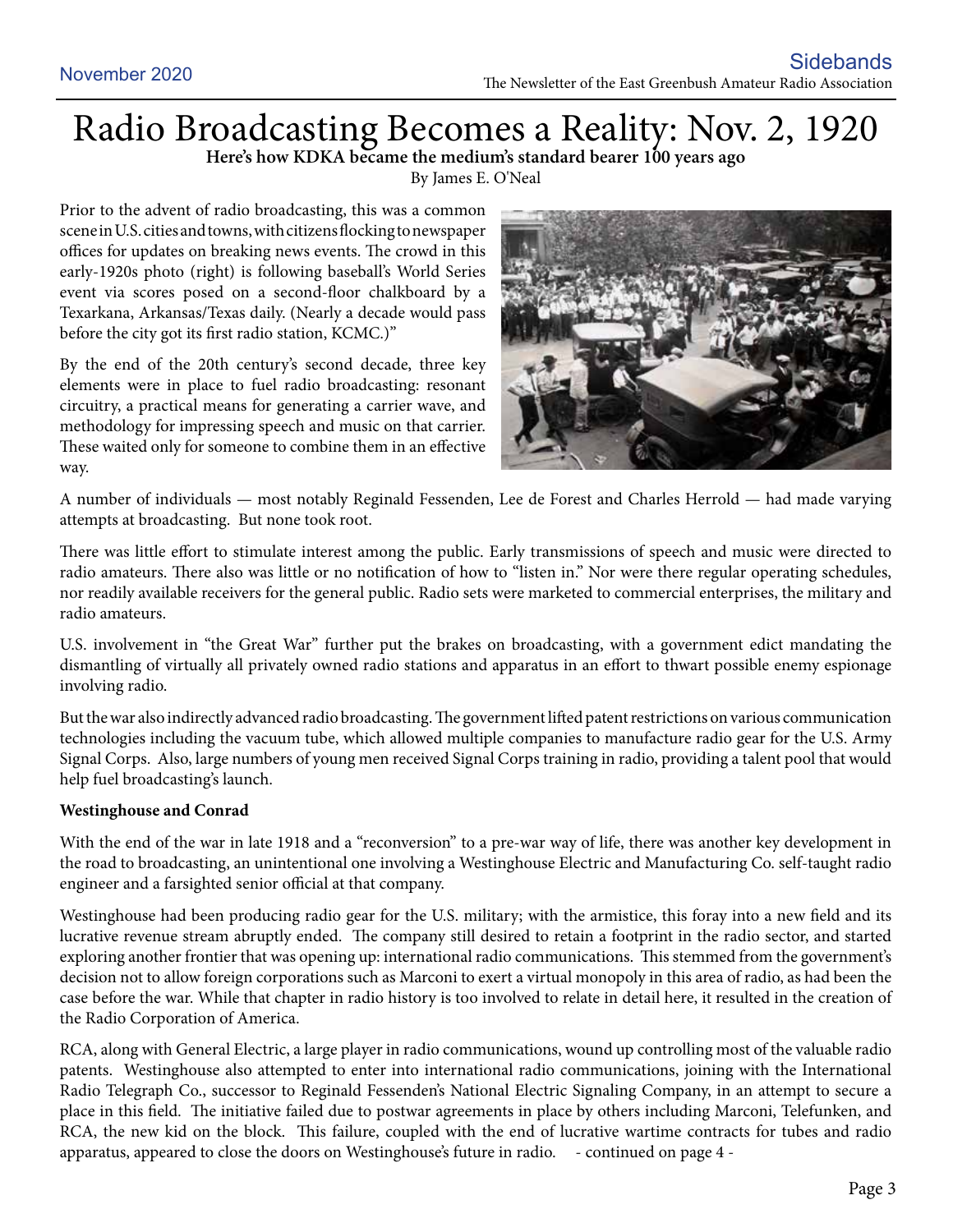#### **100 Years Ago -- Radio Broadcasting Becomes a Reality...**

In the book "The Continuous Wave: Technology and American Radio, 1900–1932," Hugh Aitken wrote that "Westinghouse, barred from international radio by the cross-licensing agreements, seemed to have few options left; the sensible course of action was surely to call it quits as far as radio was concerned."

Such corporate goings-on were way above the pay grade of Frank Conrad. He had helped his company develop military radio gear, and he continued to experiment with radio on his own time through his amateur radio station. Conrad joined with many other pre-war "hams" in taking to the airwaves. However, he enjoyed an advantage not available to most of his fellow amateur operators: ready access to Westinghouse vacuum tubes.

This allowed Conrad to cobble up a radiotelephone transmitter based on Raymond Heising's "constant current" modulation system.

Tinkerer that he was, Conrad wished to monitor the performance of his station and appropriated the family phonograph as a source of audio while he stepped away to do listening tests.



Other "hams" heard the music and encouraged Conrad to provide more such "entertainment," often requesting specific records. He soon tired of responding to individual requests and decided instead to air a "concert" on a regular basis. A local music store even began contributing new records in exchange for on-air "plugs."

By the fall of 1919, Conrad's broadcasts were attracting an estimated audience of some 400 to 500. An area newspaper took interest in the activity, and a Pittsburgh department store began marketing inexpensive receivers to those wishing to enjoy Conrad's music programs. Westinghouse's vice president, Harry P. Davis took notice of the attention being generated by Conrad's "wireless musicales," realizing that an interest in radio might exist outside of hobbyists and commercial message handlers.

Here's how he recalled it for the 1930 book "American Beginnings":



**Conrad's amateur station in September 1920 issue of QST magazine**

*We watched this activity and the activity of various others who were experimenting with radiotelephony very closely. Soon came the idea which led*  to the initiation of a regular broadcast service. An advertisement of a local *department store in a Pittsburgh newspaper calling attention to a stock of radio receivers which could be used to hear the programs sent out by Dr. Conrad led me to the conviction that efforts then being directed to develop radiotelephony as a confidential means of communication were wrong, and that this field instead offered one of widespread commercial publicity.*

*Right in our grasp, therefore, we had the service we had been groping for. A little study developed the great possibilities. We became convinced that we had in our hands the instrument that would be the greatest and most direct means of mass communication and mass education that had ever appeared.* 

*The natural fascination of its mystery, coupled with the ability to annihilate distance, would attract interest and open many avenues of application. It offered the possibilities of service that could be rendered without favor and without direct cost to millions.*

Conrad's amateur station was highlighted in the September 1920 issue of QST magazine two months prior to KDKA's "big broadcast." The microphone — a candlestick telephone "transmitter" — and other components of his radiotelephone transmitter are visible in the picture above.

Davis encouraged Conrad to continue his experimentation on company time, with the installation of a 100-Watt transmitting station at Westinghouse's East Pittsburgh plant. He also made sure that the station received its share of publicity, and began to plan an event to call even more attention to the radio experimentation, one that would forever place Westinghouse and Pittsburgh in the history books as the launch point for radio broadcasting: live reporting of the 1920 presidential election. -continued on page 10 -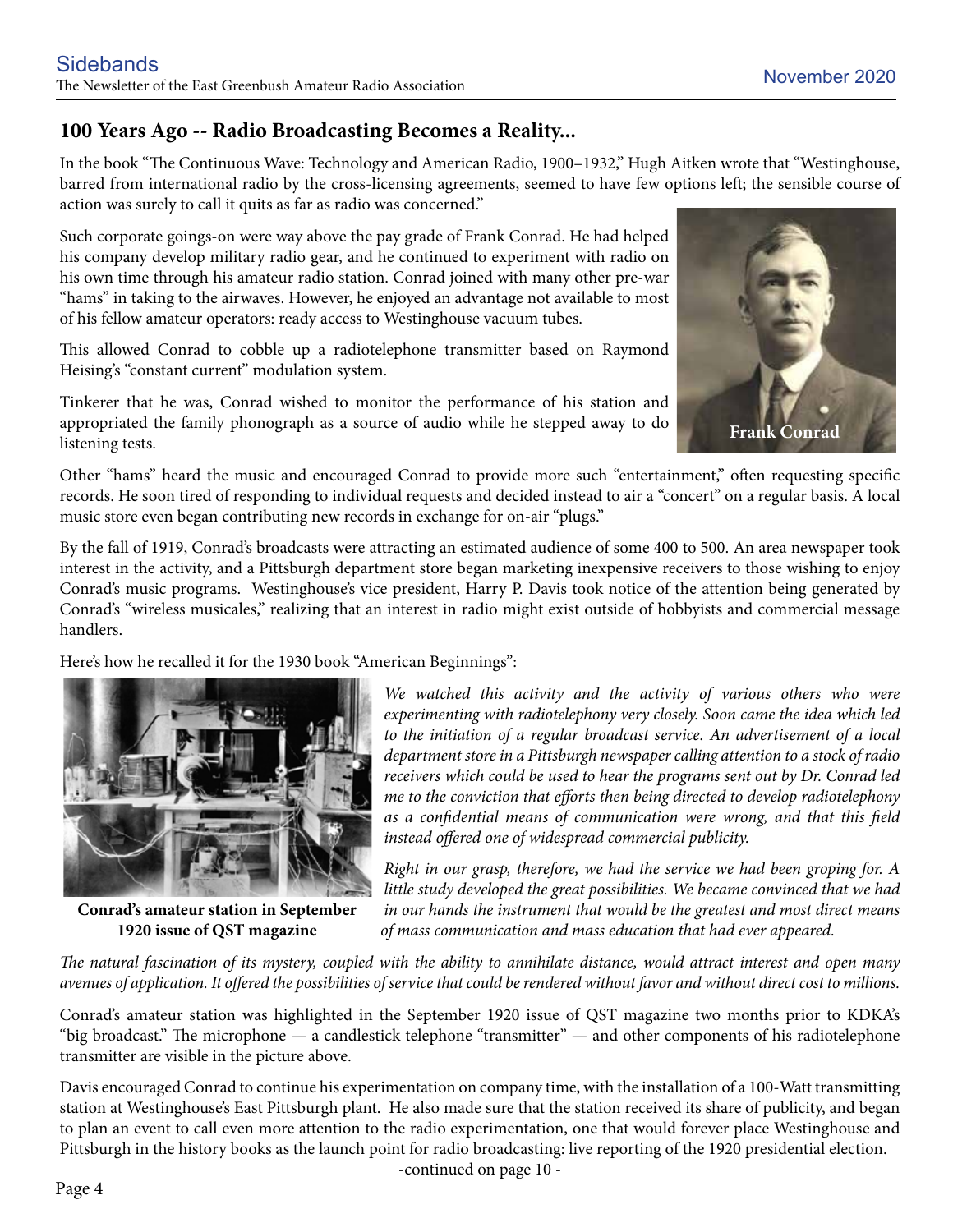### On the Beam News & Notes

#### **November 14: Nationwide Red Cross Emergency Communications Drill, Joint Exercise with ARES**

The Nationwide Red Cross Emergency Communications Fall Drill is a joint exercise with ARES set for November 14, an evolution of the highly successful Spring Drill that had hundreds of participants from some 40 states and Puerto Rico.

The Fall Drill will be a Winlink-specific event with the following goals: (1) pass traditional Red Cross (ARC) forms from as many states and as many radio amateurs as possible to one of six Divisional Clearinghouses, and (2) bring as many radio operators as possible up to a "basic" level of Winlink proficiency. To prepare, there is a twelve-week series of Winlink Workshops held each Thursday at 0100Z on Zoom. Join the SEC-ARES group for announcements and discussions. Include your name and call sign when registering on SEC-ARES.

Winlink Proficiency Goals have been written, a Winlink Technical Support Team has been formed, and Metrics for Drill Success have been developed. The proficiency goals are established as a training guideline and references online training resources. Many hams new to Winlink should find these resources helpful.

Over 300 radio amateurs have signed up for the event and more than a hundred were on a Briefing Call on October 5th. There will be one other Briefing Call, in early November. This event is open to all radio amateurs; if interested in more information, contact Mike Walters, W8ZY, at *w8zy@na1ra.net* for ARES-related questions or Wayne Robertson, K4WK, at *wayne.robertson@redcross.org* for Red Cross-related topics.

### **FCC Headquarters Relocates**

FCC Headquarters has moved. The new address is 45 L St. NE, Washington, DC 20554. The change is effective immediately. The FCC announced plans to move last spring, but the transition was delayed by the COVID-19 pandemic.

The FCC, like many federal agencies, has its own ZIP code, so there will be no disruption in mail delivery sent by USPS to the former address. The FCC still prohibits the delivery of hand-carried documents, and all COVID-19 restrictions or instructions regarding access to FCC facilities remain in place at the new location.

"The FCC continues to balance its efforts to be accessible to the public with the need for heightened security and health and safety measures and encourages the use of the Commission's Electronic Comment Filing System (ECFS) to facilitate the filing of applications and other documents when possible," the FCC said in an October 15 Public Notice.

**ITTED STATES** MATUNICATIO

**The new FCC seal**

Due to the pandemic, the move was accomplished by professional movers without the presence of any employees, all of whom had been working from home. An attempt was made during the summer to let employees back into headquarters for a day to pack up their offices and remove personal belongings, but that plan had to be scrapped after several employees tested positive for COVID-19.

Most FCC staff continue to work from home and are not expected to be physically present in their new offices before next June.

In anticipation of the planned move, the FCC last spring also announced the adoption of a new FCC seal. The redesign is the product of an agency-wide contest that solicited proposals from employees and contractors.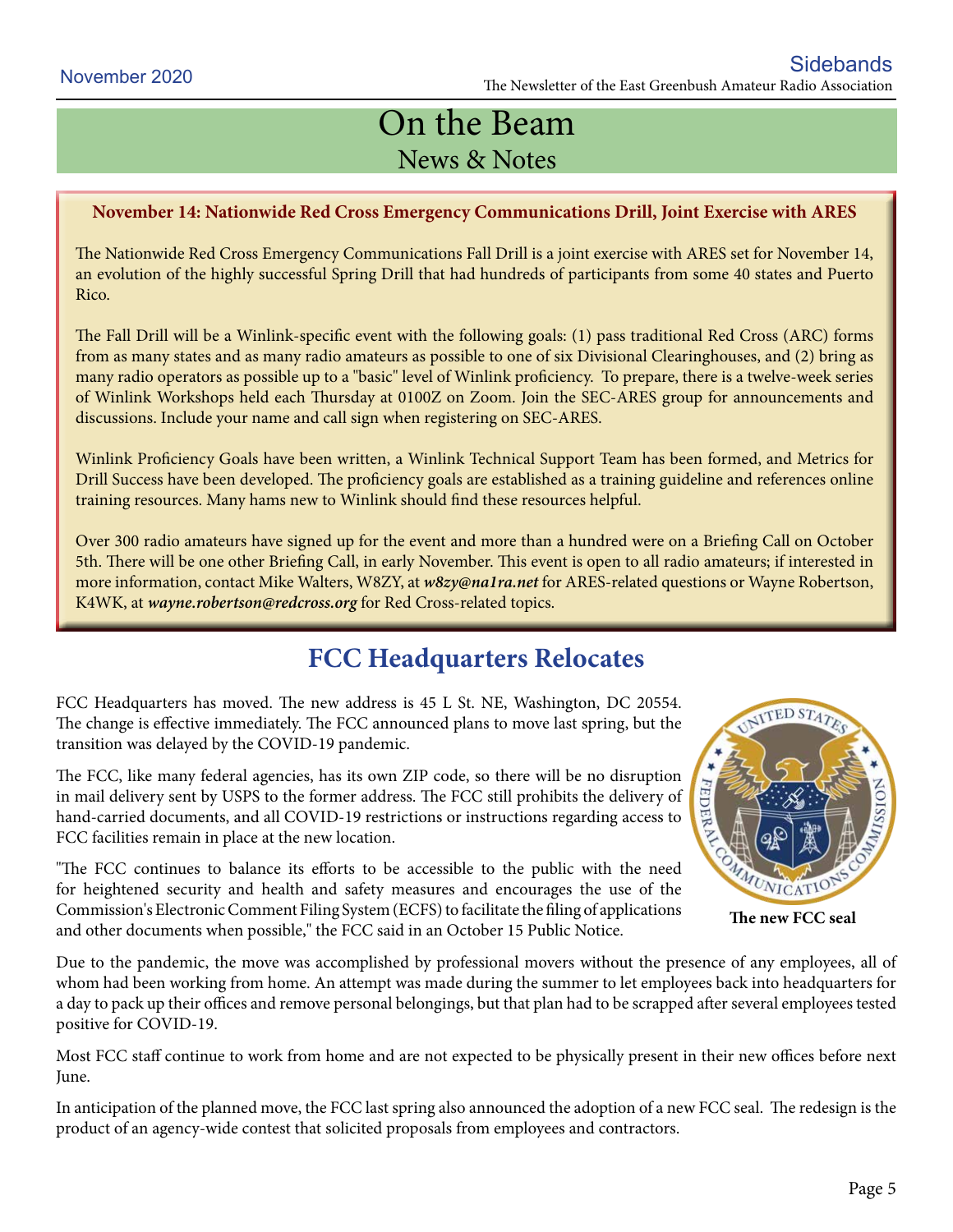### **EGARA Roundtable October Meeting Minutes**

EGARA held two virtual meetings during October, the first serving as the club's regular monthly meeting and the second as the Roundtable meeting that is held the fourth Wednesday of the month. Items that were discussed included:

- President Bryan Jackson, W2RBJ, provided an update on the status of the Masonic Lodge for meetings. The lodge has been rented to a retail business for ten weeks until the end of the year and will be unavailable. In-person meetings will hopefully begin again in January;
- EGARA has applied for official 501C3 status from the IRS. This is due in part to a requirement by Channel 6 prior to the installation of the club's 220mhz repeater at their site;
- Treasurer Don Mayott, KB2CDX, provided an update on club finances and said they remain in good order. He also thanked those members who have already paid their 2021 dues;
- ARRL Hudson Division Director Ria Jairam provided a presentation during the club's regular monthly meeting via Zoom. She provided both an update on ARRL activities, as well as an overview of Software Defined Radios (SDR).
- Several members have ordered EGARA club caps. President Jackson said orders are still being taken and can be placed by sending him an email at W2RBJ@outlook.com.

### *Thanks for Your Support!*

EGARA recognizes with grateful appreciation the following members who have paid their 2021 dues!

- Steve VanSickle, WB2HPR
- Tim Antonacci, WA2WDX
- Shelly Perry, WB2DGE
- • John Maddalla, WB2HTZ
- Joseph Jeavons, KD2DKR
- Stephen Lohnes, KD2RJZ
	- • Pete Sochocki, NY2V
- Steve Sconfienza, NC2S
- Andy Sullivan, KC2WWJ

Online payment is quick, easy and safe!

Just visit:

### **https://www.egara.club/pay-dues**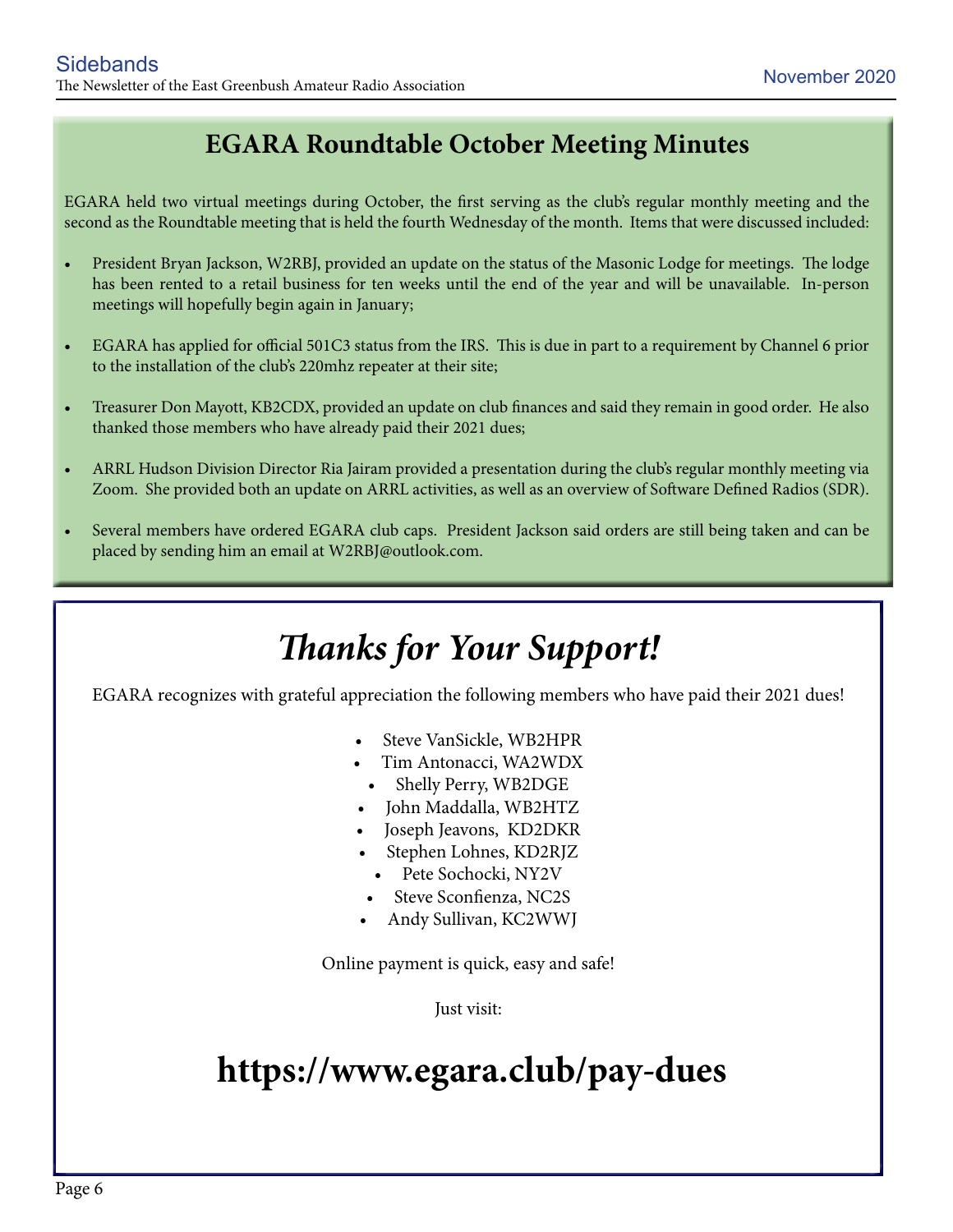### GROUNDING SAFETY TIP

By Steve VanSickle, WB2HPR

While performing routine maintenance on my VHF 6 meter station, I was surprised to see that I had a potential safety issue with the equipment.

The maintenance involved removal of several large and heavy modules from an equipment rack. Each item receives its power from an integral power strip mounted in the rack. Before I began my work, I unplugged the strip power cord from the wall socket.

The maintenance required several days "on the work bench" -- and with everything in order and tested, it was time to reinstall the equipment and perform a live on-the-air test. With all my gear securely bolted back into the rack, I began to plug the main A/C plug back into the wall – then I noticed something strange.

Protruding from the ground contact of the wall socket was a shiny brass cylinder! It was the ground connector from the molded cord of the power strip! I looked at the contact end of the power cord plug, and there was an empty hole – the ground pin (connector) of the A/C plug had broken off and was now lodged in the wall socket. I shut off the circuit breaker for that circuit, and extracted the broken contact from the wall receptacle. Next, I made a trip to the local hardware store and purchased a replacement plug and installed it on the end of the power strip cord.

The resulting tests were uneventful and the VHF station is now back in service --with the A/C supply and cabinet *grounded*. If I had not serviced this equipment, I would never have known that the equipment was not grounded to the A/C supply ground.

I think about the many A/C powered devices we all use on a daily basis and have to wonder how many of them have broken or missing ground connections. Something to think about and be on the lookout for. Keep safety first!

#### **What Makes Electrical Shock So Dangerous?**

An electric shock is a sudden violent response to electrical current flow through any part of a person's body. Even minor shock injuries can result in life-altering and debilitating symptoms. These can include long-term injuries with both neurological, psychological and physical effects .

It is the current—not voltage—that kills. Many factors contribute to the amount of current that enters the body, which is why a lower voltage does not indicate safety. More than 99 % of the body's resistance to the flow of electrical current is at the skin. The skin's resistance becomes far less protective against electrical currents when there is a breakdown of skin at 500 volts or higher; the skin is damaged through way of cuts, abrasions, or burns; it is immersed in water; or there is a rapid application of voltage to an area of the skin.

The human body, which is composed mainly of water, has a very low internal body resistance, between approximately 300  $\Omega$ and 500  $\Omega$ . The skin has a much higher resistance. The dryer the skin is, the higher its resistance will be. There are many factors that may cause a person to have a lower body resistance. A person with sweaty hands, for example, will have a lower body resistance and can be electrocuted at a lower voltage than what would otherwise be nonlethal. Abrasions on the hand allow the current to bypass the skin resistance.

The skin acts similar to a capacitor—it allows more current to flow when a voltage rapidly changes. If a person's hand is holding a metal tool that suddenly touches a voltage source, the rapidly changing voltage will be applied to the person's palms and fingers. If this happens, the current amplitude within the body will be significantly higher than would otherwise occur. Above 500 V, high resistance in the outer layer of the skin breaks down, which greatly lowers the body's resistance to current and thus increases the flow of current. What's important here is that areas of skin breakdown are sometimes pinhead-sized wounds that can be easily overlooked. These tiny openings can enable a large amount of current to enter the body. This current typically results in deep tissue injury to muscles, nerves, and other structures. This is one reason why there is often significant deep tissue injury and little in the way of skin burns with high-voltage injuries.



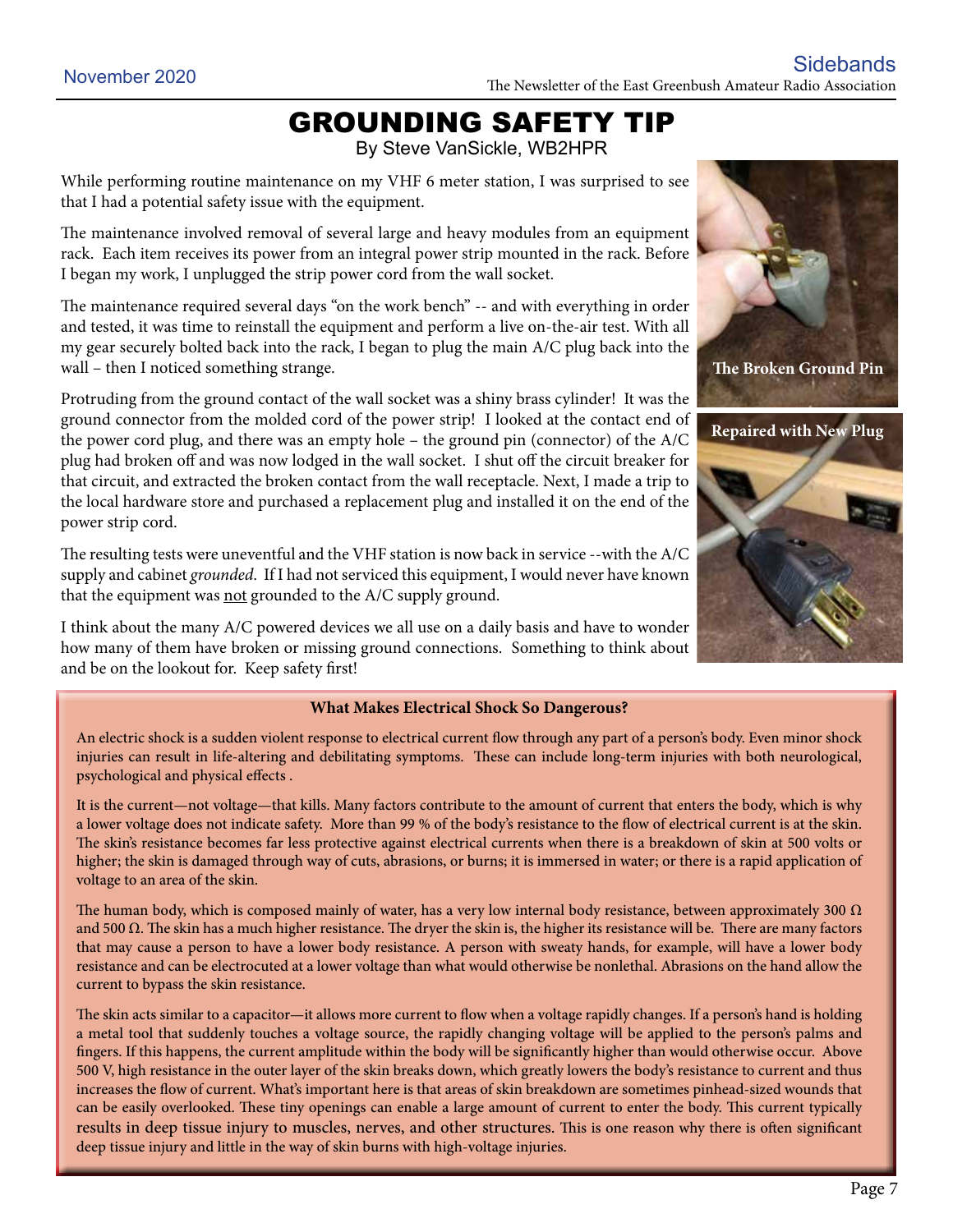#### **The History of Ham Radio: Strays—The Twenties Chris Codella, W2PA, author, John Pelham, W1JA, editor, Phil Johnson, W2SQ, editor**

**(Editor's note: By special arrangement with the authors, Sidebands is pleased to present this multi-part series on the history of ham radio. Subsequent chapters will be published in future monthly editions of the newsletter)**

 $\mathbf{A}$ <sup>s</sup> 1920 began, ARRL members were asked to send their ideas for a symbol to represent the organization. After many submitted designs were considered, an official ARRL emblem was adopted by the board of directors and announced in July – the well known diamond framing an elemental radio circuit, still in use today.

"We all know that our Emblem must be chaste in design and color, distinctive and symbolic of our work. These qualities, we feel, are well represented in this insignia," wrote K.B. Warner, 1BHW. It would be used for all manner of League



business, but its immediate purpose was as a lapel pin to be worn at gatherings. "Now we will know each other. As quickly as we can get these distributed they will become the sign of a Hail-Fellow-Well-Met in amateur radio—a Brother A.R.R.L. man," he added. Later in the issue, an ad appeared for "The 'Sine' of the Fraternity," an emblem in "extra-heavy rolled gold and black enamel" on a pin or lapel mount, for \$1.50 postpaid.

Not quite one year after the reopening, ham radio was fully revived and bracing for growth. QST grew to reach 100 pages in September 1920, a size not seen for almost three and a half years. The Calls Heard section expanded to two and a half pages.

As the postwar influx of new hams accelerated, Maxim wrote about embracing beginners. Maxim's appreciation for mentoring is probably one of the reasons for QST beginning a new column, "The Junior Operator," conducted by Guy Entwhistle, meant to help newcomers get started in amateur radio.

A late starter himself, he had only begun learning about radio ten years earlier, already in his forties, and it was the help of more experienced operators who got him going. Most amateurs were beginners back then and amateur radio was much simpler too—an aerial, water pipe ground, loose coupler, and crystal for a receiver; and spark coil, fixed gap, and photographic plate condenser for a transmitter. Maxim was becoming concerned that because the average station had become so much more complex there was a growing gap between the experienced hams and the beginners. "A sort of aristocracy is built up, and this is not a healthy condition," he wrote. And he believed it was also in the best interest of the established, experienced operators to encourage beginners to get involved. As a practical matter, "there is only one air and we must all use it in common," he noted. "The experienced amateur cannot work if the inexperienced amateur is not willing to co-operate, just as the inexperienced cannot function without the co-operation of the experienced."

From the start, Maxim's constant interest had been in traffic handling. He still believed that it was the main draw in amateur radio, and without it interest would wane. If all activity were just conversation, conditions on the air would be "intolerable" because of interference. Traffic handling "possesses a charm and a pull which is never ending," he wrote. Although a visionary, he failed at this point to envision the rich variety of amateur radio activities yet to come.

#### **Two Firsts in the Sixth**

Maxim traveled to California in late summer to attend the 1920 Democratic National Convention in San Francisco. While there he also addressed a meeting of the San Francisco Radio Club, never before having visited an amateur radio organization on the West Coast.

"For the first time in our history the Atlantic sat down at the same table with the Pacific and each was able to see the kind of man the other was," wrote Warner. "For years we have read of each other but had never seen what the other fellow looked and acted like. We understand Mr. Maxim listened in at Brother McGown's station. We envy him the privilege of hearing a "six" call. It and the seven have never entered these ears of ours thus far."

-continued on page 9 -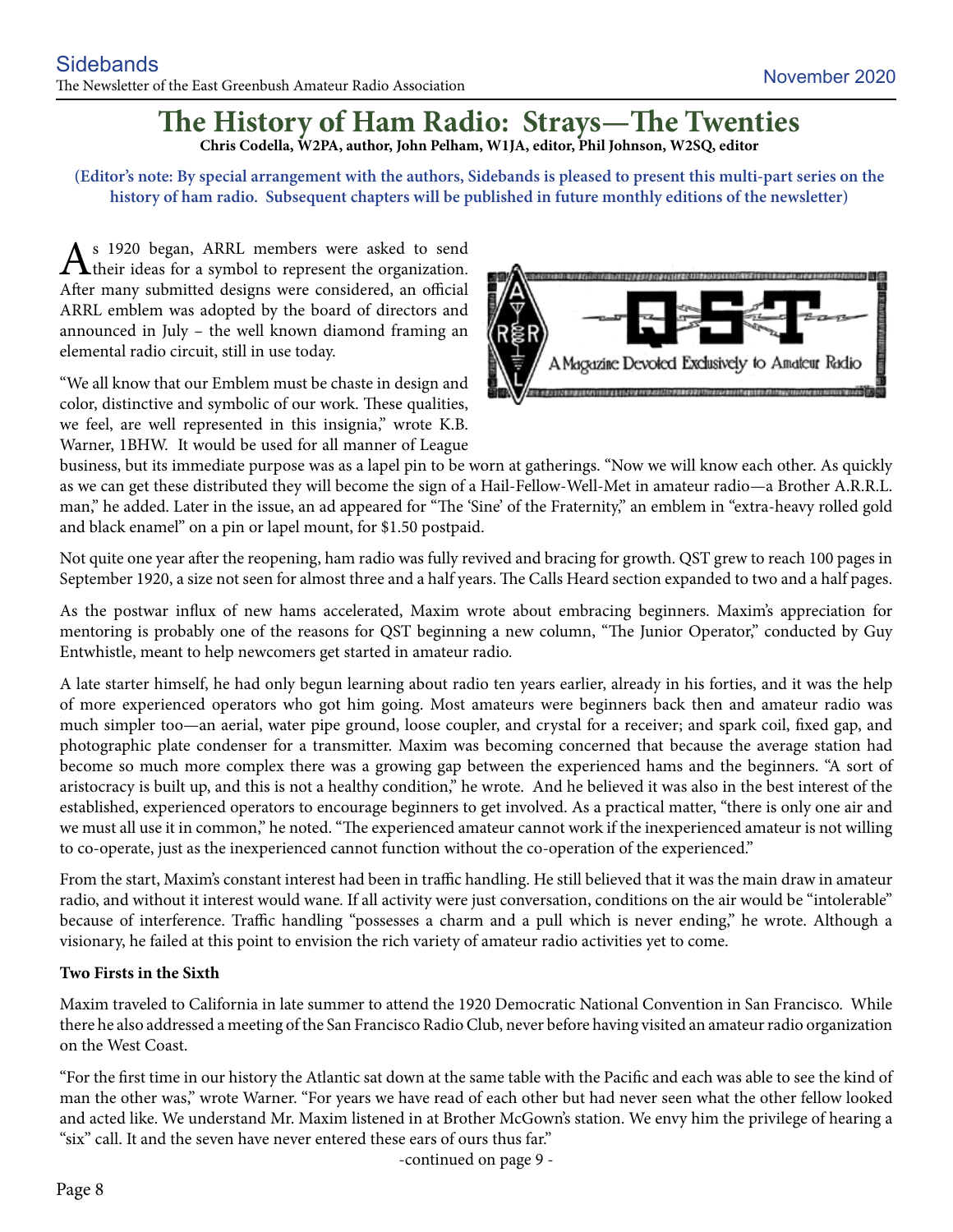### **History of Amateur Radio...**

One difference Maxim noted from East Coast clubs was that the West Coasters charged dues, paid to rent meeting space and generally "do things properly," in his view. He encouraged adopting their practices more widely. Maxim's trip was viewed as contributing to nationwide bonds between amateurs, as were visits by Traffic Manager J. O. Smith to the South, Southwest, and Midwest.

While in California, Maxim also addressed the "wireless world of the western United States" on the air via Lee De Forest's one-kilowatt station in San Francisco on 3 July. Lieutenant Ellery W. Stone, USNRF, had given a lecture on vacuum tubes via the same transmitter a couple of weeks earlier on 23 June. It was thought to be the first technical lecture ever delivered by radiotelephone.

#### **Another Navy Skirmish**

The US Navy was pressing for control of the airwaves again in late 1920. Their attempt at radio legislation was an inactive bill in the Senate's Radio Subcommittee of the Committee on Naval Affairs, which QST condemned as "un-American to the core" in many provisions and one that did not assure amateurs of continued permission to operate. Thought to be obsolete because of a pending international convention, there was nonetheless renewed fear that it might be revived and rushed through the short congressional session starting on 6 December. The bill proposed establishing a "National Radio Commission" with authority to regulate the operation of all eight classes of stations, including several kinds of amateur stations. But it made "no provisions for hearing the claims of interested classes of stations, and throughout is amazingly autocratic and contrary to the principles of American government," according to the editorial.

QST—presumably with Warner as editor—speculated that naval officers who had drafted most of the bill had, "acquired the 'imperialistic' views of Europe on matters affecting communication." The proposed commission would have representatives from the Departments of the Navy, War, Commerce and Post Office, but its secretary would be a naval officer appointed by the Secretary of the Navy, thus essentially giving the Navy complete control of radio. The commission would have the power to deny a license to any applicant for only vaguely defined reasons. It could, for example, "announce that the amateur wave length should be two meters, the power one watt, the decrement .0001," and be within the law. "The un-American qualities of this bill reach a state of absolutely unqualified despotism," decried Warner, and urged members to implore their representatives to oppose to it.

#### **Call Confusion**

Operating procedures were in flux in the early 1920s. For example, there were as yet no national prefixes. This naturally caused confusion between Canadian and US call signs – duplicates were unavoidable. So for a while the ARRL adopted a different prosign or signal to be used between various combinations of call signs. US working US would use DE as usual. US working Canada would use AA, Canada working US will use V and Canada working Canada would use OE. We can imagine what this must have sounded like. With only two countries to contend with, it was just the beginning.

#### **T.O.M. Meets Maxim?**

The Old Man defined SOL as "sure out of luck," which is what you were if you missed the ARRL Midwest Convention in St. Louis in December, where he met many well known hams for the first time. "That's the funny thing about these Radio Conventions," he wrote, adding that "You get to know folks intimately in five minutes time." He described seeing HPM by surprise when,

 … the crazy elevator behind me exploded again, and another bunch was disgorged into the room. I gasped for air when I realized that the gray-haired middle-aged man who came out first was no other than our President, Mr. Hiram Percy Maxim. By the Great Horn Spoon! Right here in the same room! Had known him for years and years, it seemed like. I had written him no end. The Old Chief, himself! Say boys, it was just the greatest feeling that came over me that I have had in many a long year. It just grips you.

At one point, somebody wheeled in a big crate supposedly containing a "static eliminator." As HPM uncovered it, out burst a "young lady dressed for anything but winter weather."

The roaring twenties had begun.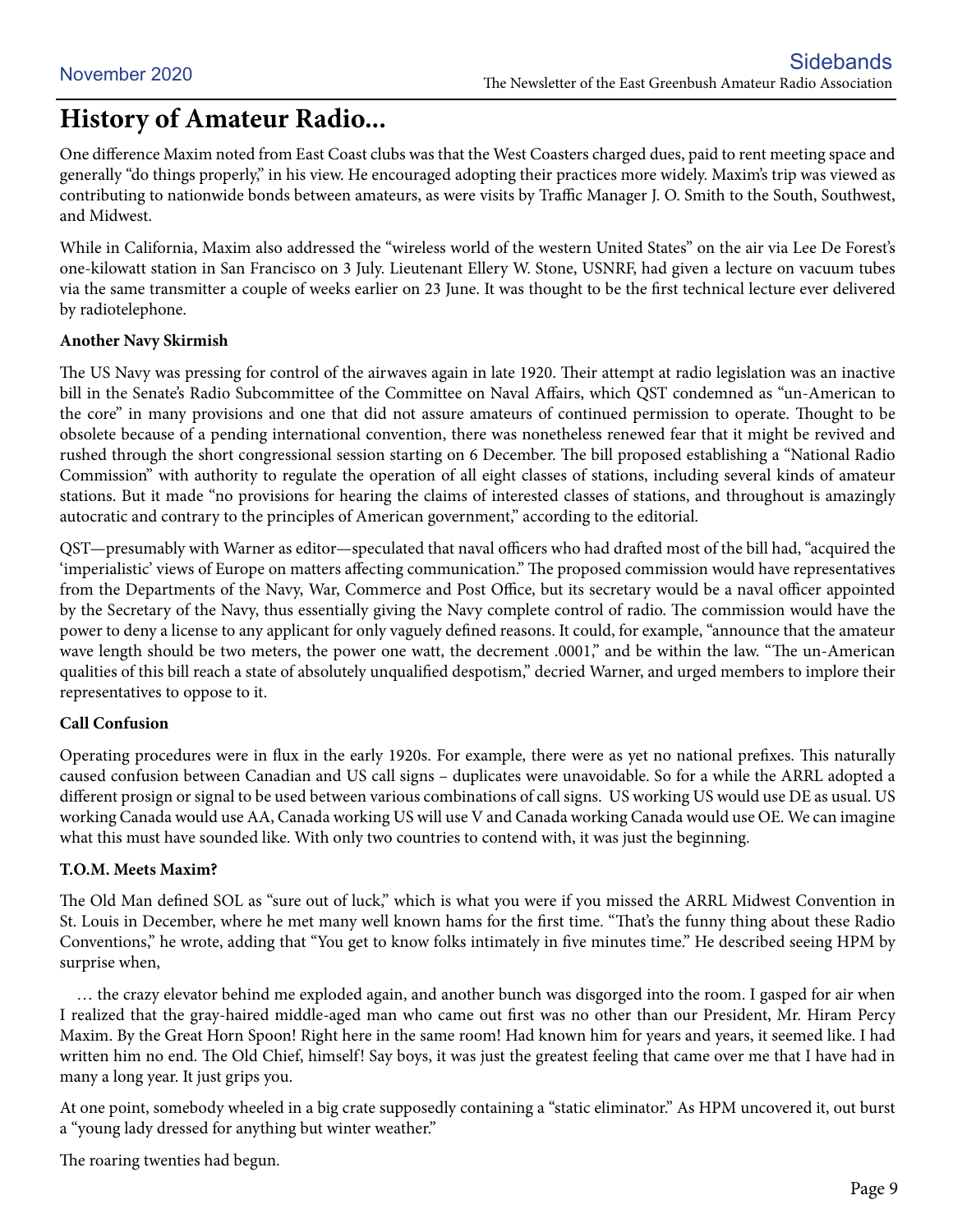#### **Radio Broadcasting Beginnings...**

#### **"The Big Broadcast"**

Davis made arrangements with the Pittsburgh Post to deliver election eve ballot counts via telephone to the combination transmitter room/studio and tapped Leo Rosenberg from the company's publicity department to do the on-air announcing.

Donald Little, who had worked with Conrad in designing and constructing the KDKA transmitter, was designated as the station's "chief engineer," and William Thomas, who possessed the necessary commercial radio license, was assigned as transmitter operator. To ensure that the big event would not be spoiled by a transmitter failure at the company site, Conrad kept his ham transmitter on "hot standby" in case the KDKA rig failed.

Little described the Nov. 2, 1920 scene 35 years later in a story in American Heritage magazine: "The first program, which ran from about 8 p.m. to some time after midnight, consisted only of the election returns repeated into our microphone by Rosenberg from what he heard by phone from the Post downtown, interspersed with recorded music."

#### **"Perfect Storm" for Radio**

This seminal "broadcast" was a success in every sense.



**KDKA takes to the air on the evening of Nov. 2, 1920 with election return reporting interspersed with recorded music. Announcer Leo Rosenberg is second from right in this Westinghouse publicity photo of the broadcast. R. S. McClelland on stool served as a "standby." Also shown are William Thomas, the licensed transmitter operator, and John Frazier, the telephone line "operator."** 

There were no reported technical glitches, with election returns flowing smoothly from the newspaper to the East Pittsburgh "broadcast center." Rosenberg was not prone to "mike fright," and professionally and unfalteringly delivered the election news. And those who "listened in" that night let Westinghouse know about it. As observed by Little: "The company received quite a lot of mail on this broadcast."

This response came not only from radio amateurs who shared headphones with neighbors, but also from an election-eve "listening in" party organized by another Westinghouse employee, Lewis Warrington Chubb, who'd been placed in charge of radio engineering. Again from the American Heritage article 35 years later:

*"Our election night broadcast was also picked up by a receiver and a loud-speaker which Mr. Chubb … and I installed at the Edgewood Club — this was in Edgewood, just outside of Pittsburgh. The club had an auditorium and a good many of the club members congregated there on the evening of November 2, as it was pre-advertised that they would get election returns. From*  time to time during the evening Mr. Chubb phoned us comments on how the program sounded and I recall he told us once that *the audience preferred less music and more election returns."*

#### **Seizing the Moment**

In order to gain a better insight into what made Davis' decision for this launch timely and successful, it's instructive to recall that the past decade had not been an especially good time for most, with major and minor tragedies punctuating the entire decade — the sinking of the Titanic, the world war and a global influenza pandemic. The real "capper" came in late 1919 with the Volstead Act, making it illegal even for Americans to drown their sorrows in strong drink. Clearly, something was needed to help lift people out of this gloom, tragedy and misery.

That something proved to be radio.

#### **Further Reading:**

- Aitken, Hugh G.J., "The Continuous Wave: Technology and American Radio, 1900–1932;" Princeton University Press, 1985
- Douglas, Susan, "Inventing American Broadcasting 1899–1922;" The Johns Hopkins University Press, 1987
- Christopher H. Sterling, John Michael Kittross, "Stay Tuned: A History of American Broadcasting," Lawrence Erlbaum Associates Publishers, Mahwah, N.J., 2002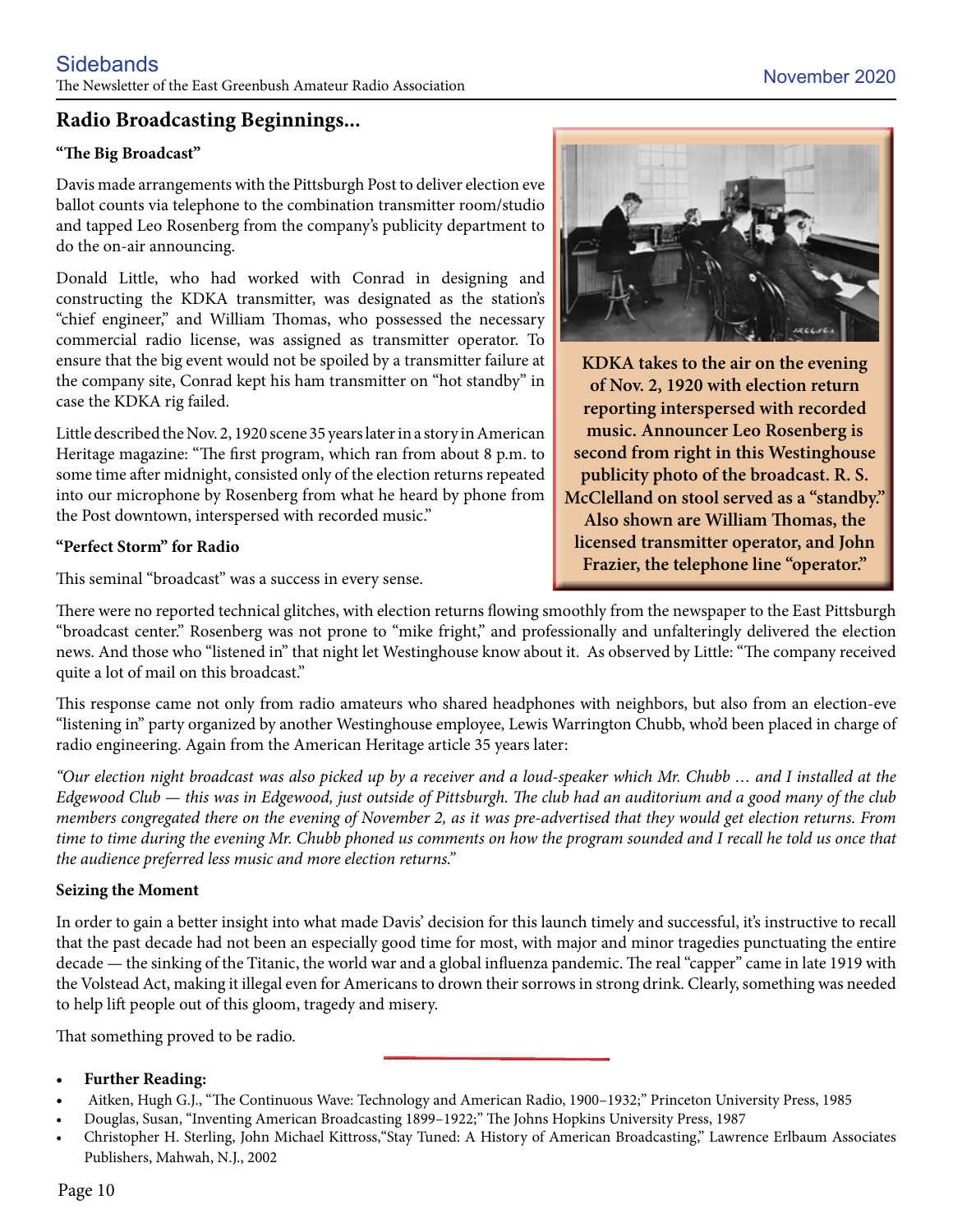### **EGARA Resuming VE Test Sessions for Members**

FCC exam sessions held by the club -- suspended since last Spring because of the pandemic -- are being resumed on a limited basis exclusively for members of the club who want to upgrade their existing license. Each exam session must be requested by the member who wants to be tested and will be scheduled at a time convenient for both the applicant and the examiners. The location for the test site will be also determined.

"While we are not yet prepared to hold open sessions for the public, we want to accommodate club members who need testing so they can upgrade their tickets," said Club President Bryan Jackson, W2RBJ, who is also a VE examiner. "We will also strictly observe health and safety precautions, including the use of masks, social distancing and temperature checks. At some point, we hope to resume public exams when deemed safe."



EGARA members may request a test session by emailing: W2RBJ@outlok.com with "exam request" in the subject line.

*For non-members, FCC sessions are once again being given by the Capital Area Radio Enthusiasts (CARES) at the Shaker Road Fire Department, 550 Albany Shaker Rd. in Loudonville. Its next exam session is set for December 13th at 12 pm. For information, contact: Glenn Cooper at (518) 482-5584 or by Email at: wb2fod@arrl.net.*

### **While FCC Plans to Delete 3.5 GHz Band, Canadian Privileges Will Remain**



Although the FCC has announced plans to delete the secondary amateur radio 3.3 - 3.5 GHz allocation, that amateur allocation will remain in place right across the northern US border. Radio Amateurs of Canada (RAC) said this week that the FCC action has raised concerns among Canadian amateurs.

"This FCC action does not directly affect Canadian amateurs, who continue to have a secondary allocation on this band," RAC stressed.

As RAC explained in a bulletin, Canadian regulator ISED published Gazette Notice SLPB-001-19: Decision on Revisions to the 3500 MHz Band to Accommodate Flexible Use and Preliminary Decisions on Changes to the 3800 MHz Band.

"In that document, ISED announced changes to the primary allocations to the Radiolocation, Fixed, and Mobile services at 3450 - 3500 MHz, removing Radiolocation, maintaining the Fixed services (used primarily for rural Internet), and adding Mobile to 3450 - 3475 MHz, in line with its policy objective to 'foster innovation, investment, and the evolution of wireless networks by enabling the development and adoption of 5G technologies.'" RAC said this was the latest step in realigning allocations in the band that began with changes announced in December 2014. "At that time, as in the June 2019 announcement, the secondary allocation to amateur radio was not changed," RAC noted.

"As the 5G rollout advances, maintaining compliance with the 'no interference, no protection' requirement for secondary services is likely to impose increasingly severe restrictions on the ability of amateurs to use this band, even as the secondary allocation to the Amateur Service remains in place [in Canada]," RAC pointed out.

World Radiocommunication Conference 2023 (WRC-23) will include an agenda item to consider worldwide allocations to mobile Internet services in several bands, among them 3.3 - 3.4 GHz and 10.0 - 10.5 GHz. The International Amateur Radio Union (IARU) has announced its intention to vigorously defend amateur interests in both bands at WRC-23, "and RAC representatives in Canadian working groups preparing the Canadian positions for WRC agenda items will be doing likewise," RAC said. -- Thanks to Radio Amateurs of Canada